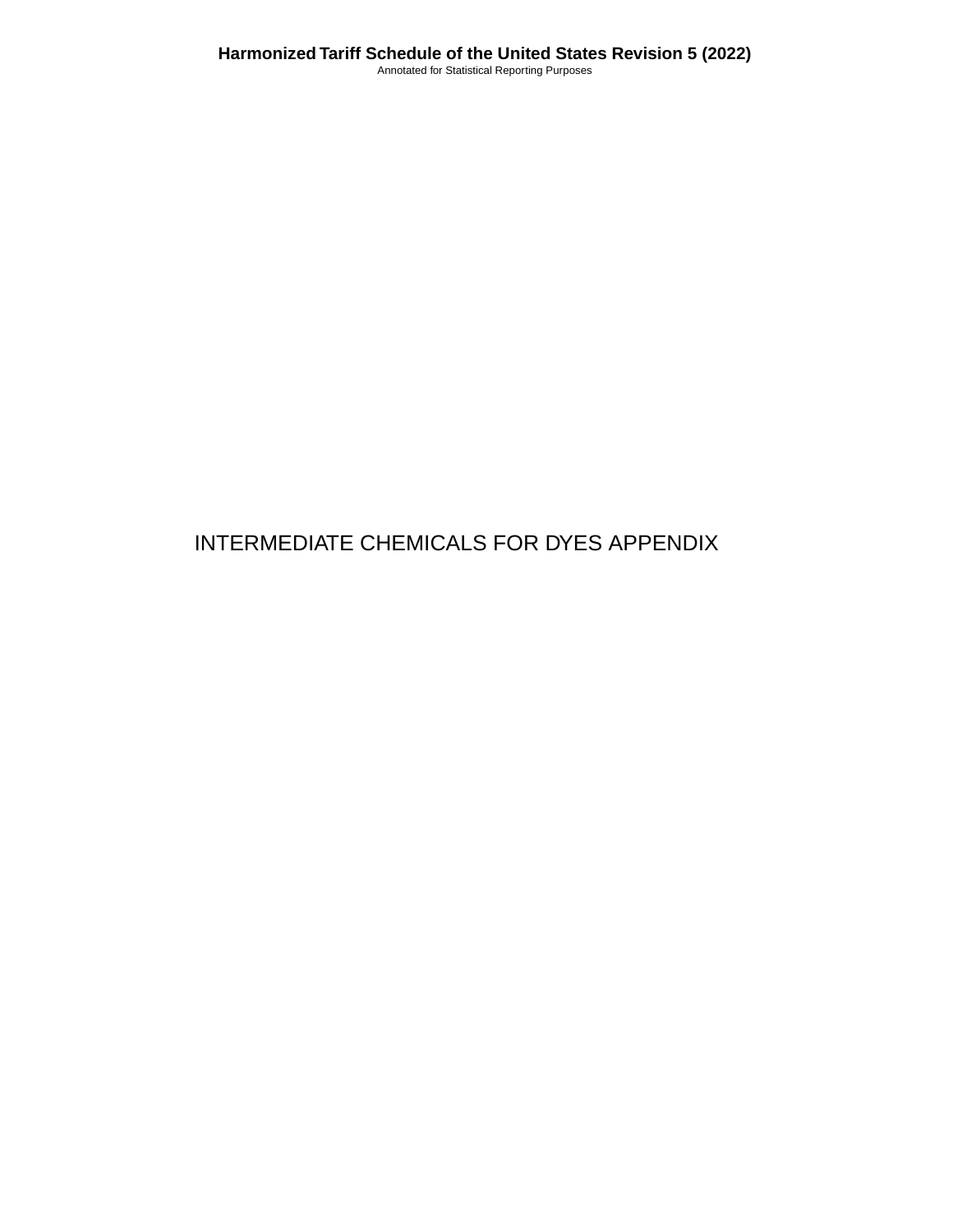## Harmonized Tariff Schedule of the United States Revision 5 (2022)

Annotated for Statistical Reporting Purposes

## INTERMEDIATE CHEMICALS FOR DYES APPENDIX

This appendix enumerates those intermediate chemicals for dyes which are eligible for duty-free treatment under the provisions of general note 14 of the tariff schedule.

 $\overline{2}$ 

| <b>Product Name</b>       | <b>CAS Number</b> |
|---------------------------|-------------------|
|                           |                   |
|                           |                   |
|                           |                   |
|                           |                   |
|                           |                   |
|                           |                   |
|                           |                   |
|                           |                   |
|                           |                   |
|                           |                   |
|                           |                   |
|                           |                   |
|                           |                   |
|                           |                   |
|                           |                   |
|                           |                   |
|                           |                   |
|                           |                   |
|                           |                   |
|                           |                   |
|                           |                   |
|                           |                   |
|                           |                   |
|                           |                   |
|                           |                   |
|                           |                   |
|                           |                   |
|                           |                   |
|                           |                   |
|                           |                   |
|                           |                   |
|                           |                   |
|                           |                   |
|                           |                   |
|                           |                   |
|                           |                   |
|                           |                   |
|                           |                   |
|                           |                   |
|                           |                   |
|                           |                   |
|                           |                   |
|                           |                   |
|                           |                   |
| Benzamine, 2.4-dimethoxy- |                   |
|                           |                   |
|                           |                   |
|                           |                   |
|                           |                   |
|                           |                   |
|                           |                   |
|                           |                   |
|                           |                   |
|                           |                   |
|                           |                   |
|                           |                   |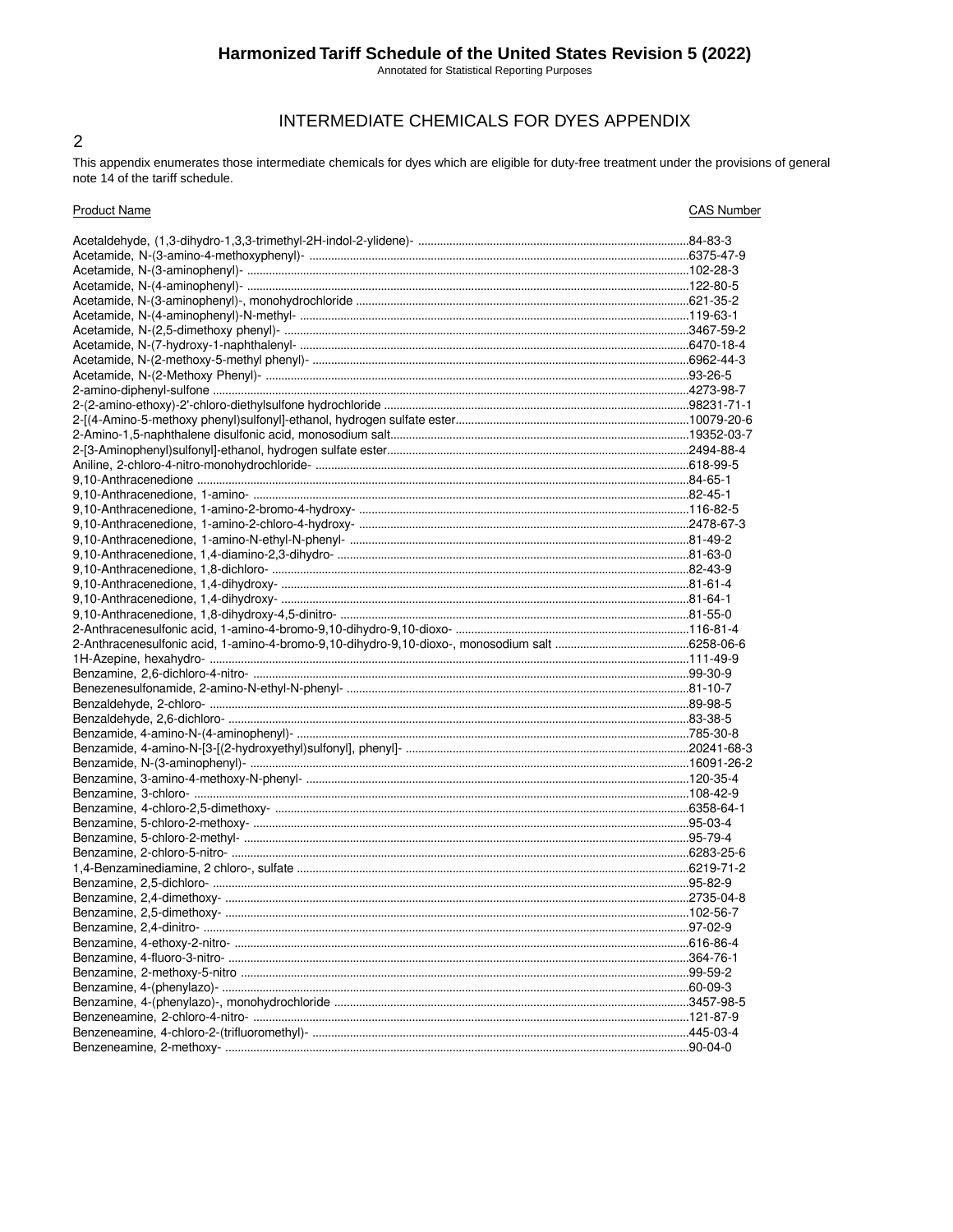## INTERMEDIATE CHEMICALS FOR DYES APPENDIX

| <b>Product Name</b> | <b>CAS Number</b> |
|---------------------|-------------------|
|                     |                   |
|                     |                   |
|                     |                   |
|                     |                   |
|                     |                   |
|                     |                   |
|                     |                   |
|                     |                   |
|                     |                   |
|                     |                   |
|                     |                   |
|                     |                   |
|                     |                   |
|                     |                   |
|                     |                   |
|                     |                   |
|                     |                   |
|                     |                   |
|                     |                   |
|                     |                   |
|                     |                   |
|                     |                   |
|                     |                   |
|                     |                   |
|                     |                   |
|                     |                   |
|                     |                   |
|                     |                   |
|                     |                   |
|                     |                   |
|                     |                   |
|                     |                   |
|                     |                   |
|                     |                   |
|                     |                   |
|                     |                   |
|                     |                   |
|                     |                   |
|                     |                   |
|                     |                   |
|                     |                   |
|                     |                   |
|                     |                   |
|                     |                   |
|                     |                   |
|                     |                   |
|                     |                   |
|                     |                   |
|                     |                   |
|                     |                   |
|                     |                   |
|                     |                   |
|                     |                   |
|                     |                   |
|                     |                   |
|                     |                   |
|                     |                   |
|                     |                   |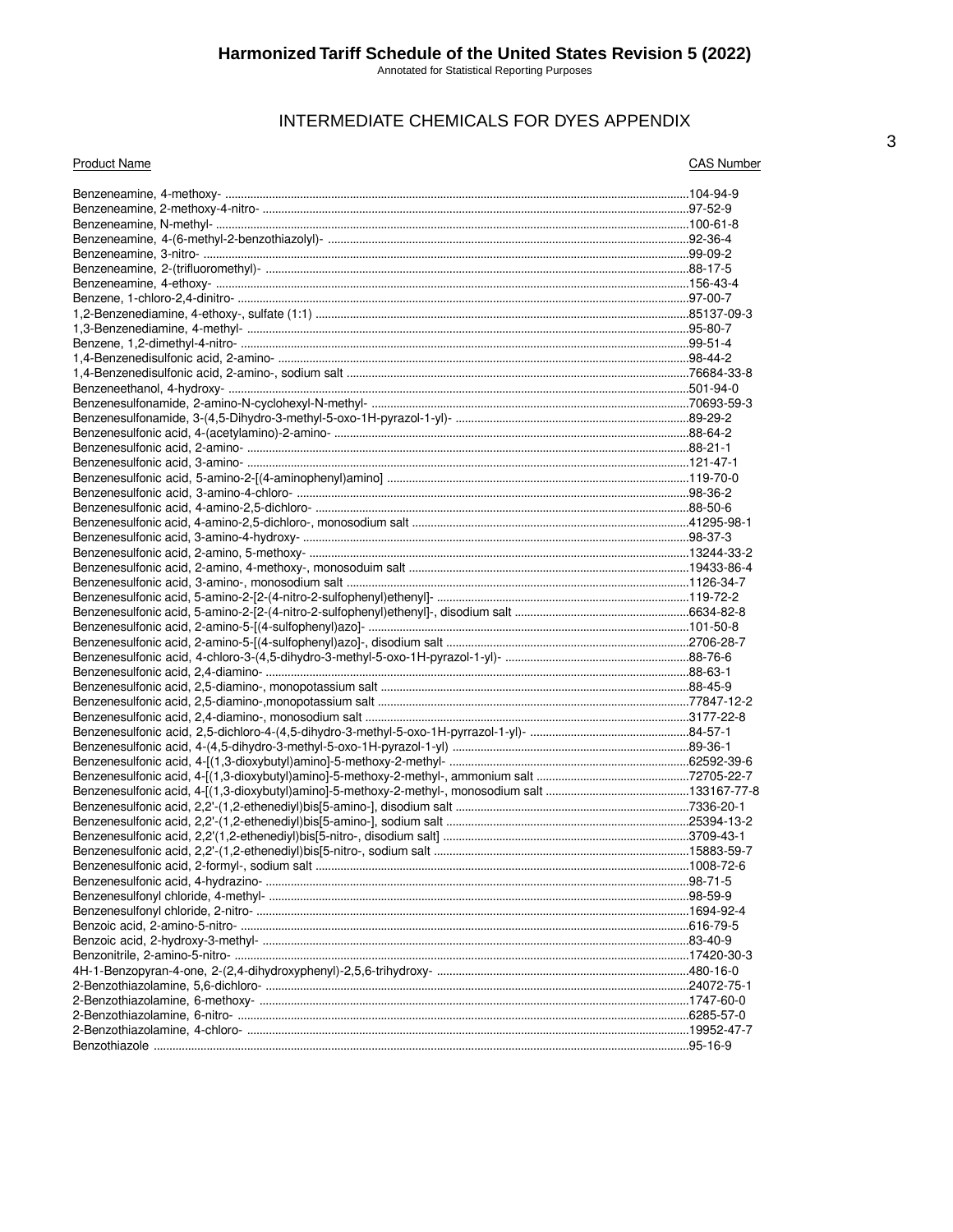Annotated for Statistical Reporting Purposes

## INTERMEDIATE CHEMICALS FOR DYES APPENDIX

#### 4

#### Product Name CAS Number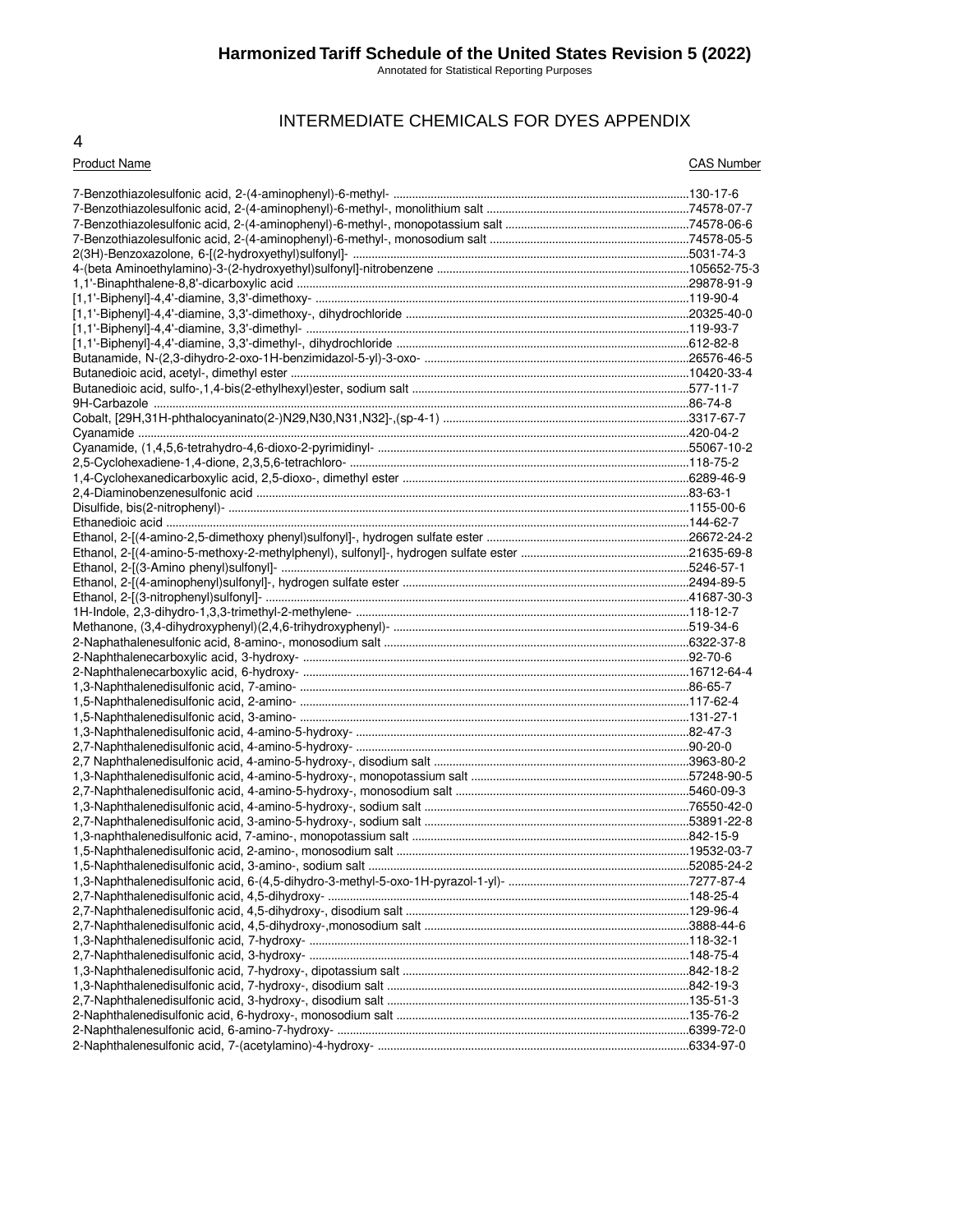Annotated for Statistical Reporting Purposes

## INTERMEDIATE CHEMICALS FOR DYES APPENDIX

**CAS Number**